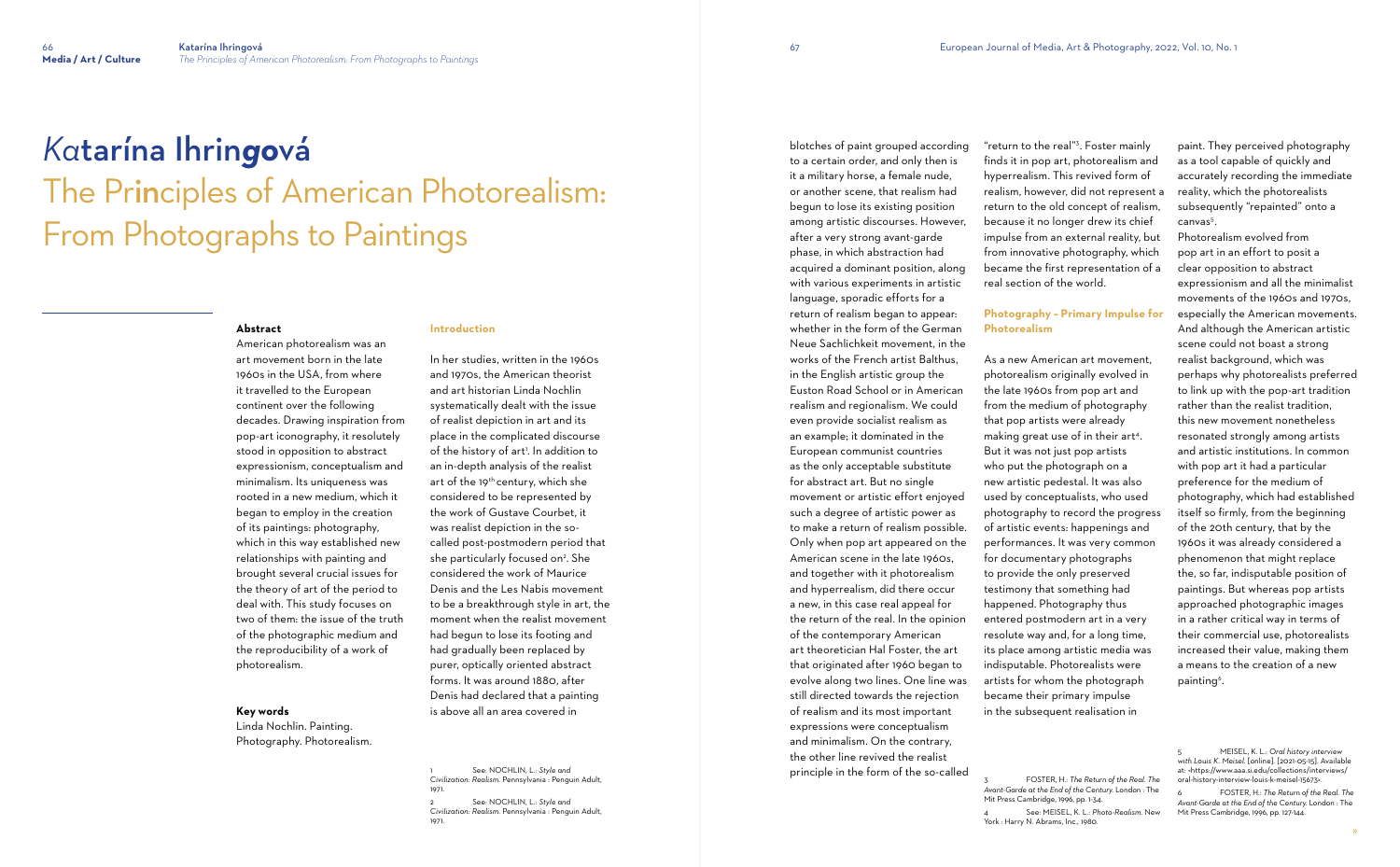Two exhibitions held in New York in the late 1960s affected the birth of American photorealism. They both concentrated on and exhibited works by photorealists, but also neorealists, i. e. two completely different approaches to artistic creation. But in the late 1960s there was not yet a precise clarification of the specification. That only began to emerge on the basis of these exhibitions, through the subsequent reactions of art theoreticians and philosophers. The first exhibition was organised in 1968 by Linda Nochlin at Vassar College in New York, it introduced young artists who focused on realist figurative creation. The exhibition, which she named characteristically *Realism Now*, mapped the very current, just emerging interest in realist painting, but working with the medium of photography rather than continuing the traditional way of working. Linda Nochlin's exhibition is thus considered to have been the first exhibition to present the creations of the emerging generation of young figurative artists. In the introduction to her catalogue text the curator already asked the question of how this new generation of realist artists could become established in the art of the mid-20th century, in which a completely different – minimalist – trend was dominant and whether it made any sense to speak about new realism in the 20th century. Her response was unequivocal:

"*If pop drove the opening wedge into the entrenched view of modernism as a necessary and contiguous progression starting* 

*with Paul Cezanne and ending with Frank Stella, then the new realism has exploded the modernist myth entirely. Despite the patronising attempts of some critics to consign the new realism to the peripheries of the contemporary art world, (...) the new realism, far from being an aberration or a throwback in contemporary art, is a major innovating impulse. Its precise quality of novelty, it would seem to me, lies more in its connexion with photography, with new directions in that most contemporary of all media, the film, or even with the advanced novel, than in its relation to traditional realist painting*"7 .

least five years to the development and exhibition of Photo-Realist work<sup>9</sup>.

The second exhibition named *22 Realists* was held in The Whitney Museum of American Art in New York in 1970. Again the exhibition introduced artists who continued to work in the field of realist figurative art, along with the future photorealists: Chuck Close, Malcolm Morley, Robert Bechtle, Audrey Flack and Richard Estes. The curator of the concept of the exhibition and the author of the catalogue text was James Monte, who divided the exhibiting artists into two basic groups: those who wanted to return to the pre-modernism period with their work, that is to traditional realist forms, and those whom Monte called artists of post-pop realism (Monte, 1970, 9–10), that is the future photorealists. He already

7 NOCHLIN, L.: *Realism Now*. [online]. [2021-02-18]. Available at: <https://art-squeek. angelfire.com/ah/realism-now.html>.

perceived their work in connection with the medium of photography. That is also the fundamental difference in the approach to painting between the two groups. In the words of James Monte: "*The complexity of modern urban visual phenomena does lend itself to the self-absorbed contemplation of an artist before his subject with pencil and paper. The camera is a useful tool in recording visual phenomena under trying circumstances*" 8 . The author of the term photorealism, Louis K. Meisel, spoke about the importance of the photographic medium to the existence of photorealist paintings as early as 1969. He had dealt intensively with the new artistic method of the creation of paintings from photographs from the early 1960s. On the basis of a request from Stuart M. Speiser, who ordered a huge collection of photorealist works, Meisel created a five-point definition of photorealism: 1. The Photo-Realist uses the camera and photograph to gather information; 2. The Photo-Realist uses a mechanical or semi-mechanical means to transfer the information to the canvas; 3. The Photo-Realist must have the technical ability to make the finished work appear photographic; 4. The artist must have exhibited work as a Photo-Realist by 1972 to be considered as one of the central Photo-Realists; 5. The artist must have devoted at

8 MONTE, J. (ed.): *22 Realists*. New York : Whitney Museum of Modern Art of America, 1970, p. 12. The photograph thus becomes the primary representation of the reality. The camera gathers information about the world, documenting it. The photorealist painter then transfers the recorded moment onto the canvas in such manner that the resultant painting appears to be a photograph. The photograph becomes an indispensable part of a traditional medium – painting. The process followed to create a photorealist work is clearly defined: the author uses an analogue camera to record a particular moment of reality on a 35 mm colour film. The topics that interested the early photorealists were very ordinary, reflecting everyday reality: from industrial objects such as automobiles and motorcycles, through simple urban life, to the depiction of human faces. They were the icons of mass and consumerist society supplemented with the effect of lustre and glamour. After developing the photograph, usually as a photographic positive, the photographic image was transferred onto the canvas. Here the artists used a traditional grid technique<sup>10</sup>. The result is so veristic that the

9 MEISEL, K. L.: *Photo-Realism*. New York : Harry N. Abrams, 1980, pp. 12-14.

10 The painting canvas is divided using a geometric grid. This system enables a more detailed and precise depiction of even the smallest details. It is a system similar to the one used when studying pixels in a digital photograph, which is capable of providing a high resolution. This procedure was employed by, for example, Chuck Close in his portraits.

viewer gets the impression that they are, again, looking at a photograph rather than a painting. Although a photorealist painting is easily recognisable and thematically well defined, its relationship to reality is completely different from that of realist pictures. Whereas the realist painter draws their impulses from the direct observation of reality, photorealists make no secret of basing their work on a photograph. They do not camouflage or falsify the presence of the photograph in the creative process. They openly identify with it.

## **The Question of the Truth of the Photographic Medium**

From the moment of its

establishment among other visual media, photography had been connected with realism, that is with an exact record of reality. An opinion prevailed that pictures created either by an analogue camera are more objective than a painted picture, because their existence does not depend on the skill of a person but on technology. But it is mainly the relationship of the subjective and objective aspects of the photographic medium that became the key issue of the theories of photography that were born after 1960, that is after the period of the domestication of photorealism and subsequently its European variant, hyperrealism, among other artistic directions. One was from the French theoretician Roland Barthes, who in his, now famous, book *La chambre claire. Note sur la photographie* 

*(Camera Lucida: Reflections on Photography)* 11 approached photography and the myths surrounding it in a new way 12 . The myth particularly concerns the issue of the truthfulness of photographs. Without deeper consideration a photograph draws us to believe that it is a faithful reflection of reality. It is some kind of evidential material which we have no need to question, because we approach it as a reproduction of that what was seen. A photograph appears to be the truth. But in Barthes' opinion the crucial question that came with photography was not just that of the truth but also the question of the relationship of *here and now.* In its essence, a realist painting is capable of pretending (imitating) that a reality truly exists without it working with tangible facts providing evidence of the truthfulness of this imitation. Although the language of a realist painting works with elements that refer to reality, these are chimeras rather than objective evidence. In the case of photography the situation is different. We cannot ever deny that what is depicted truly existed and that the photographer was at the particular place at the particular time 13 . It is a specific property of the photograph, which distinguishes it from a

11 See: BARTHES, R.: *Světlá komora. Vysvětlivky k fotografii*. Bratislava : Archa, 1994. 12 STURKEN, M., CARTWRIGHT, L.: *Studia vizuální kultury*. Prague : Portál, 2009, p. 26. 13 BARTHES, R.: *Světlá komora. Vysvětlivky k fotografii*. Bratislava : Archa, 1994, p. 69.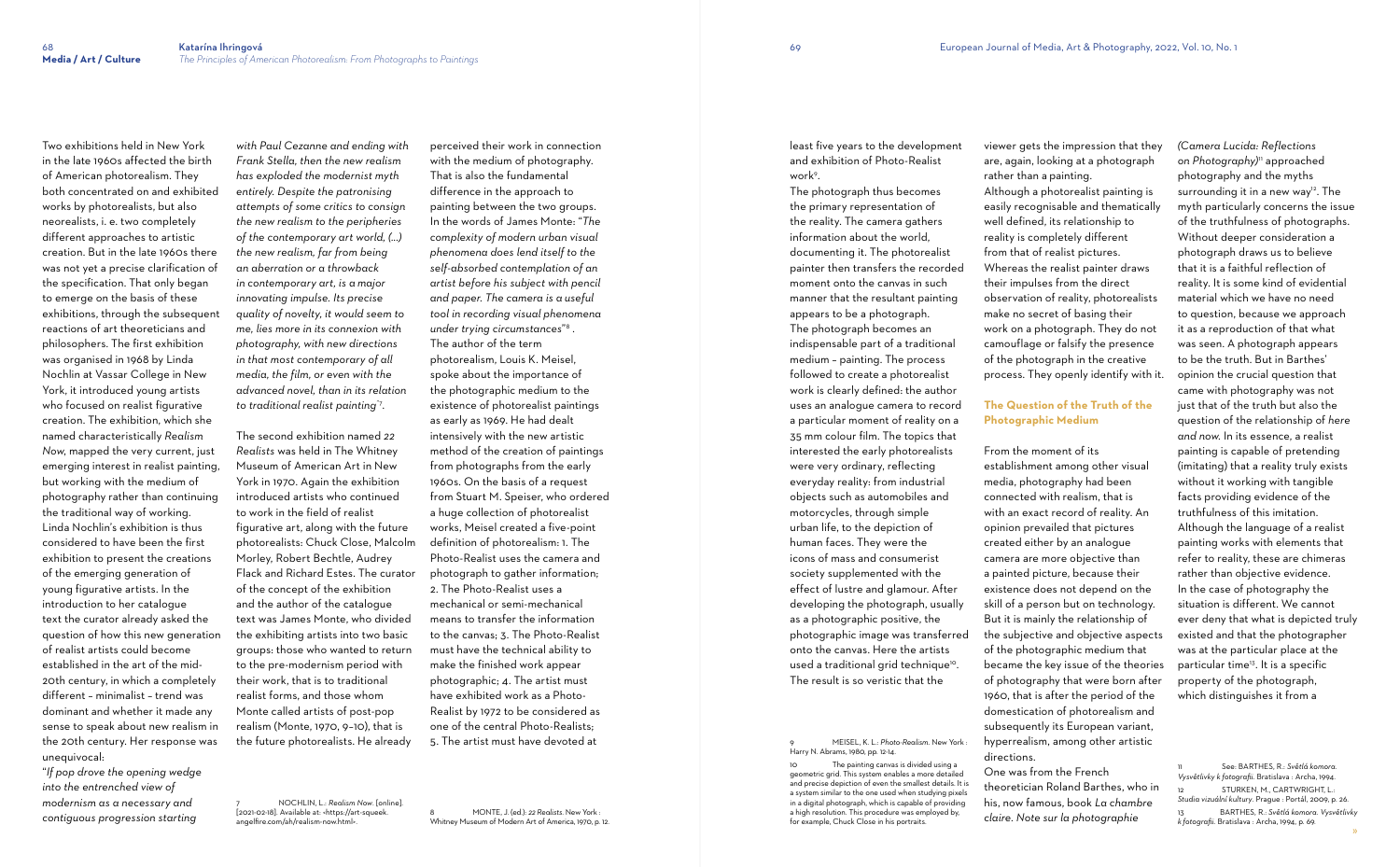painting or drawing. The medium of photography is proof that "something was here", "something happened" and "somebody" was truly present to see it. This proof is based on empirical experience. It may seem that a photograph is truly a bearer of the truth, and to speak about the myth of photography therefore makes no sense. Roland Barthes, however, brings forward other arguments that question this unequivocal belief. In his opinion it is necessary to realise that the previous justifications for the existence of photographic truth are concerned, above all, with spatial proof and not temporal proof. A photographic image is a copy of a past reality, not a current reality. With a photograph we always enter one particular temporal dimension. It is not a means that can connect all possible temporal dimensions. It is a tool that numbs the past reality for the sake of the present reality. For Barthes photography becomes a new form of hallucination, because it is untrue in terms of perception, but true in terms of time<sup>14</sup>. Photography, so to speak, freezes a given space and time in a single moment. And although it is already clear to us that there is no need to doubt the truthfulness of the space and the time, what we still doubt is the richness of the experience. That which we have witnessed, our memories and experiences linked to a real event are compressed into a photographic

image by means of photography. It may evoke in us a memory or a particular memory trace, but it will always point to a certain form of mortality, to the moment when time stopped. Therefore the essence of a photograph is a paradox: on one hand it is a documentary record of what happened at a particular time and place. In this sense the photograph is factual, but it is also emotive in that it evokes memories of experienced events. It thus becomes a certain form of memory trace.

Another line of consideration suggested by Roland Barthes is the very concept of myth<sup>15</sup>. It is a hidden set of rules and connotations whose meanings derive from a particular social group, but may have an allsociety influence on the whole culture, because:

"*Ancient or not, mythology can only have a historical foundation, for myth is a type of speech chosen by history: it cannot possibly evolve from the 'nature' of things. Speech of this kind is a message. It is therefore by no means confined to oral speech. It can consist of modes of writing or of representations; not only written discourse, but also photography, cinema, reporting, sport, shows, publicity, all these can serve as a support to mythical speech"*<sup>16</sup> *.*

15 See: BARTHES, R.: *Mytologie.* Prague :

Dokořán, 2004a. 16 Ibidem, p. 108. We could apply this line of consideration to the thematic selection of photographs made by the photorealists themselves. Their selection not only shaped the ideas and expectations of a particular generation of people living in the 1960s and 1970s but also our ideas about that period. They created a certain form of cultural myth that characterised the social-cultural climate of that period in the USA. The topics which interested early photorealists were simple based on common observations of life: in *McDonalds Pickup* (1970), Ralph Goings (1928–2016) depicted the icon of American fast food – a McDonald's – with an American flag. Thanks to photography these icons of American life may be depicted so realistically that every detail acquires its own important place in the space of the painting. Richard Estes (1932) in his *Supreme Hardware Store* (1974) recorded a city deserted by humans but crammed full of consumerism shrouded in the reflective signs of various shopping chains. The shops invite all potential customers to enter their premises. Estes' craftsmanship reveals the cultural character of the American big city focused, again, on a consumerist lifestyle. A similar idea was elaborated by Duane Hanson (1925–1996) in the sculpture *Woman Eating* (1971). The life-size sculpture depicts a sitting female figure, dressed in simple clothes, surrounded by shopping bags. The clearly overweight woman is sitting at a small table consuming fast food. His sculpture does not merely refer to the consumerist lifestyle but

also sends a social message that

expresses feelings of resignation, internal emptiness and loneliness. These examples of photorealist works are based on photographs that mapped the social and cultural life of an American person living in a big city, but with an internal emptiness and lack of freedom: influenced by consumerism, advertising and icons of American life such as McDonald's or eye-catching branding. The social moments recorded by the camera not only contribute to the creation of the cultural myth of the particular time but also to shaping our knowledge, which we form on the basis of these visual memory traces. A different form of cultural mythology was uncovered by the photorealist works of the American photorealist Audrey L. Flack (1931), who focused her attention on objects of everyday consumption from a typical household (*Banana Split Sundae, 1981*) and, especially on typically feminine objects used to emphasise physical beauty: lipsticks, perfume bottles, necklaces, rings ... (*Chanel, 1974*) Her look that focused on the female world stands in great opposition to the strong masculine stream which was present in American photorealism in the dominance of such topics as commercials, consumerism, motorcycles and cars. Flack's visually very distinctive still life works, that approximate to the kitsch, uncovered new topics and focused attention on the female world. Her paintings formed new cultural myths talking about the female narrative and crucial feminist

strategies.

The early American photorealism strictly focused on the everyday life of the average American may be interpreted in the context of Barthes' mythology. By using a connotative meaning which links to the photograph we may arrive at the denotative, literal meaning. In his study *The Rhetoric of the Image*<sup>17</sup> , in which he deals with images in advertising, Roland Barthes analyses this relationship through a simple example: a French advertisement for Italian pasta and pasta sauces does not merely present food products but mainly presents the spirit of Italian culture. It creates a certain form of myth which is linked to this culture. The same is true for photorealist works which reflect everyday reality through a photograph. It is not only a record of the visible form of the American way of life in the 1960s but also a recreation of the myth of American culture of the particular period. **The Issue of the Reproducibility of** 

## **Photorealist Works**

Another crucial topic which resonated highly intensely with the early photorealists was the portrayal of famous or unknown people, as well as the creation of their own self-portraits. The most important artist to make portraits and selfportraits was Chuck Close (1940). His portrait work appeared as early as the late 1960s and his interest in

this genre has not yet ceased. His, at that time non-traditional, manner of depiction quickly attracted artistic, but also critical, recognition despite him drawing thematically more distant from other photorealists. His detailed, very realist paintings of human faces diverted attention from the cultural and social problems of contemporary Americans and began to point to the internal concerns of a person who is mostly dealing with the existential questions of their own identity. In order to emphasise their importance and extent, in the 60s and 70s he created large-scale portraits based on photographs, transferring them onto large canvases using a grid. He worked slowly, copying the photographic image square by square. He gave life to the portrait either by using blackand-white or colourful hues. When selecting the person he wanted to portray he was conservative, only choosing people he either knew well or had shared and an intense experience with. Most often they were family members or close friends. Unlike, for example, Andy Warhol, who painted famous pop stars, Close was not interested in the social position of the people he portrayed. What interested him was the power of their expression and inner radiance. The people he portrayed do not express any strong emotions, or even evoke them in the viewer. Their expression is generalising, general and objective at the same time. The human face changes into a furrowed landscape, created out of small micro-particles. A wrinkle, a pore, a hair, the skin are the micro-worlds which interest

<sup>17</sup> BARTHES, R.: Rétorika obrazu. In CÍSAŘ, K. (eds.): *Co je fotografie?.* Prague :